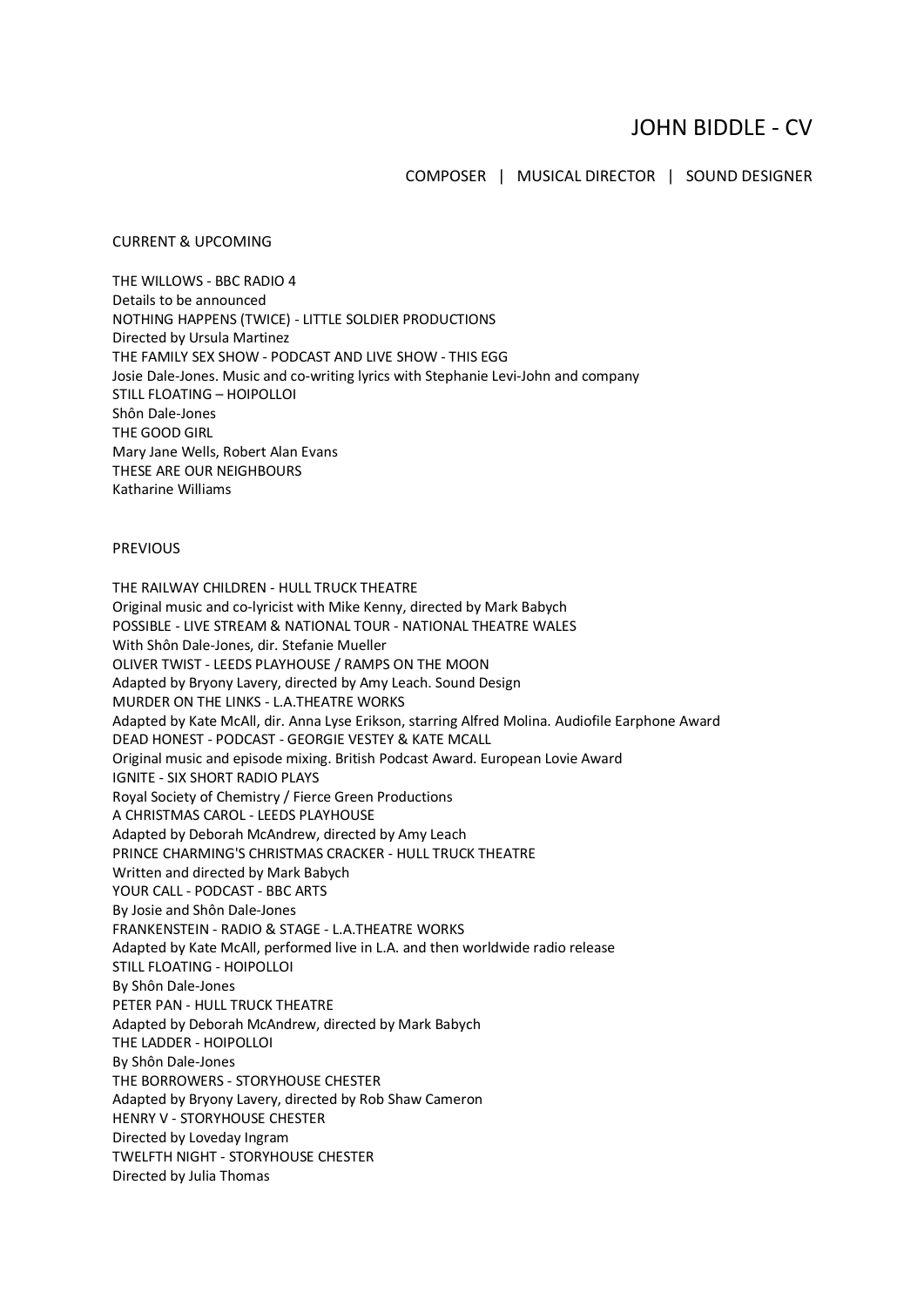MUCKERS - THE EGG BATH / CONDE DUQUE MADRID By Caroline Horton, directed by Jose Troncoso KES - LEEDS PLAYHOUSE Adapted by Robert Alan-Evans, directed by Amy Leach OLIVER TWIST - HULL TRUCK THEATRE Adapted by Deborah McAndrew, directed by Mark Babych UNCONDITIONAL - THIS EGG By Josie Dale-Jones and Steffi Mueller, directed by Shôn Dale-Jones SWALLOWS AND AMAZONS - STORYHOUSE CHESTER Adapted by Bryony Lavery, directed by Katie Posner A CHRISTMAS CAROL - HULL TRUCK THEATRE 2017 & LEEDS PLAHOUSE 2019 Adapted by Deborah McAndrew, directed by Amy Leach QUEEEN OF CHAPELTOWN - LEEDS PLAYHOUSE By Colin Grant, directed by Amy Leach STILL WAITING - CREW FOR CALAIS By John Biddle, Dom Coyote and Loren O'Dair TREASURE ISLAND - HULL TRUCK THEATRE Adapted by Debbie Oates, directed by Mark Babych THE LIFE AND TIMES OF MITCHELL AND KENYON - OLDHAM COLISEUM & DUKES LANCASTER By Daragh Carville, directed by Amy Leach RIFT ZONE - NIGHT LIGHT THEATRE By Richard Fredman, directed by Rich Rusk THE QUEEN'S KNICKERS - THEATRE ROYAL BATH & SOUTHBANK CENTRE By Nicholas Allen, adapted by John Biddle and Oliver Birch, directed by Lee Lyford DRACULA - THEATRE ROYAL BATH Adapted by Oliver Birch, directed by Amy Leach THE GIFT AND THE GLORY - DUKES LANCASTER by John Moorhouse and Lisa Evans, directed by Louie Ingham and Joe Sumsion WILDE TALES - THEATRE ROYAL BATH Adapted by Oliver Birch, directed by Amy Leach SABBAT - DUKES LANCASTER By Richard Shannon, directed by Amy Leach COMEDY OF ERRORS - THEATRE ROYAL BATH Directed by Heidi Vaughan THE ANIMATED TALES OF SHAKESPEARE - THE EGG BATH Adapted by Oliver Birch, directed by Amy Leach

TRANSCRIPTION OF SCORES For Kneehigh and the National Theatre

AS AN ACTOR

## THEATRE:

SONGS FOR THE END OF THE WORLD - DOM COYOTE Battersea Arts Centre and tour HENRY V - UNICORN THEATRE Directed by Ellen McDougall ISLANDS - CAROLINE HORTON / BUSH THEATRE Directed by Omar Elerian HEIDI: A GOAT'S TALE - THE EGG BATH Adapted by Andrew Pollard, directed by Lee Lyford THE NUTCRACKER - NUFFIELD SOUTHAMPTON Adapted by Hattie Naylor, directed by Blanche MacIntyre THE FRENCH DETECTIVE AND THE BLUE DOG - THE EGG BATH